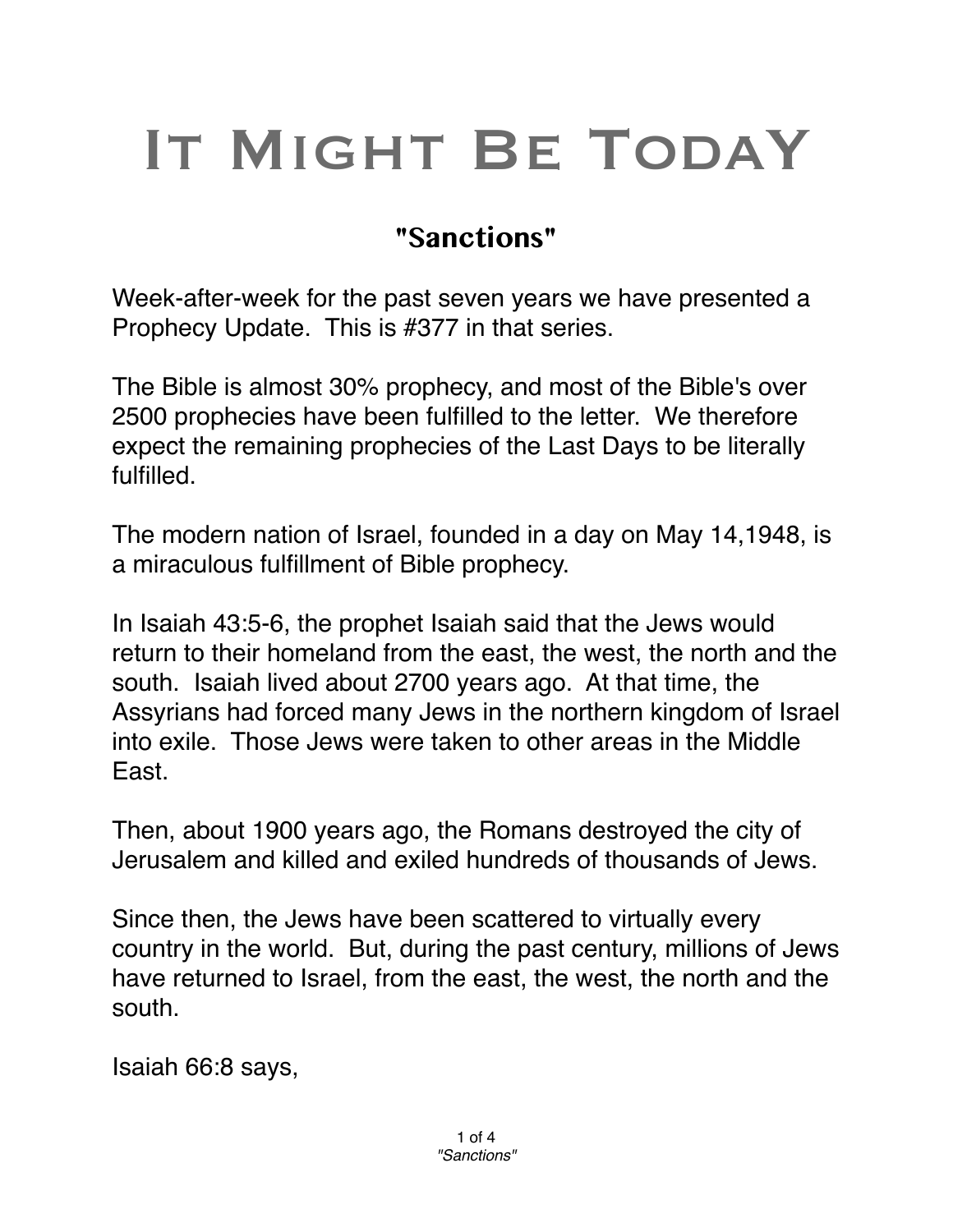Isa 66:8 Who has heard such a thing? Who has seen such things? Shall the earth be made to give birth in one day? Or shall a nation be born at once? For as soon as Zion was in labor, She gave birth to her children.

The Bible also accurately foretold that modern Israel, and Jerusalem in particular, would be a problem for the nations of the world:

Zech 12:2 "Behold, I will make Jerusalem a cup of drunkenness to all the surrounding peoples, when they lay siege against Judah and Jerusalem.

Zech 12:3 "And it shall happen in that day that I will make Jerusalem a very heavy stone for all peoples; all who would heave it away will surely be cut in pieces, though all nations of the earth are gathered against it.

In light of all this, we should take to heart a promise in God's Word regarding the relationship of nations to Israel.

In Genesis 12:2-3, God said to Abraham, "I will make you a great nation; I will bless you And make your name great; And you shall be a blessing. I will bless those who bless you, And I will curse him who curses you; And in you all the families of the earth shall be blessed."

While we certainly do not see that promise as a necessity to always agree with Israel politically, it certainly means we ought to be her strong ally and definitely not oppose her openly when she is within her rights as a sovereign state.

It is therefore troubling that our great nation might be on the verge of issuing sanctions against Israel.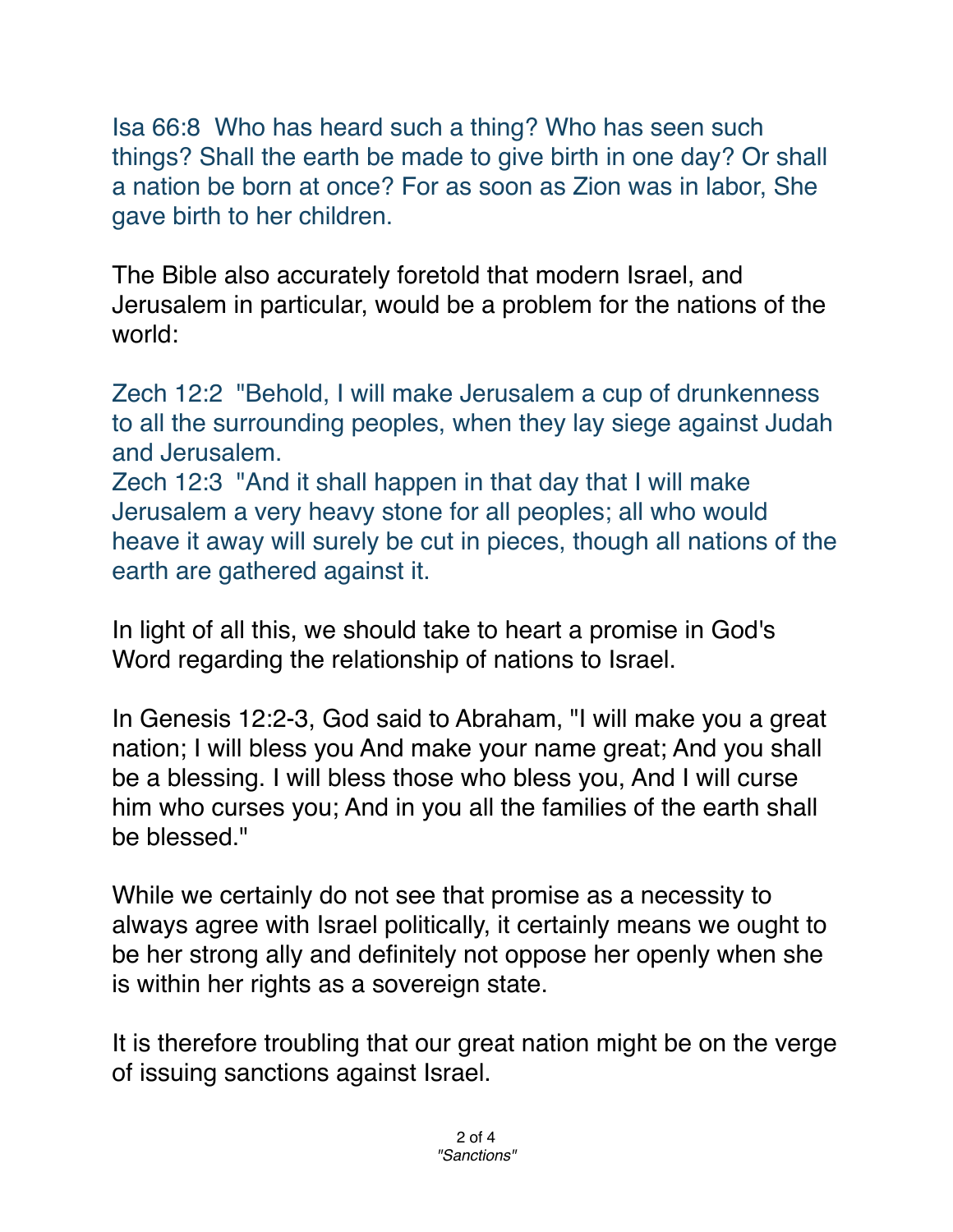Senator Mark Kirk, an Illinois Republican, said, "Not only is the Administration rejecting new sanctions to end Iran's nuclear threat, it's now reportedly developing sanctions against our closest ally, Israel."

Senator Kelly Ayotte, a New Hampshire Republican, issued a similar statement.

Ari Fleischer, former press secretary for President George W. Bush, agrees.

The Obama administration is denying considering sanctions. The story seems to have originated with an Israeli news source, *Haaretz*, in a piece titled, "US mulls harsher action against settlement construction."

The article cites unnamed Israeli officials claiming that "White House officials held a classified discussion a few weeks ago about the possibility of taking active measures against the settlements."

Meanwhile, an organization calling itself the BDS Movement said, in 2013, "The era of sanctions against Israel has started."

BDS stands for boycott, divestment, and sanctions, and is a global campaign attempting to increase economic and political pressure on Israel.

As always, time will tell. We are simply reporting that these are the precise kinds of developments you would expect based on a literal reading of Bible prophecy.